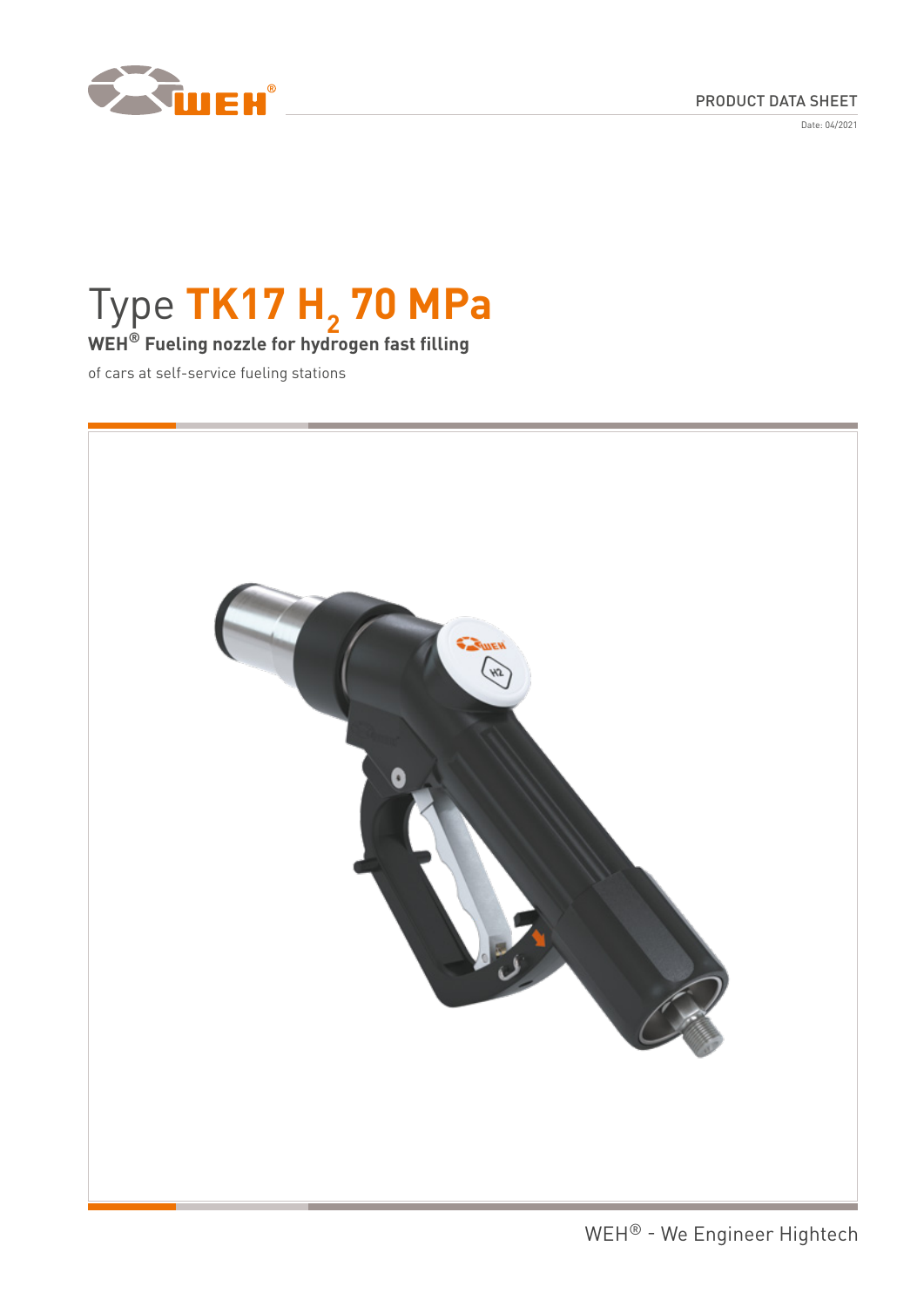# $TK17 H_{2}$  70 MPa | WEH® Fueling nozzle

General

# **DESCRIPTION**



### Features

- Type C nozzle acc. to SAE J2600:2002, paragraph 5.2
- Left or right single-handed operation
- Compatible with WEH<sup>®</sup> TN1 H<sub>2</sub> 70 MPa Receptacle profile
- WEH<sup>®</sup> EASY-TURN 250° swivel joint
- Easy operation
- $\bullet$  High flow rate  $\rightarrow$  short filling times
- Protecion against impact and cold
- Plastic thermal protection
- Hand grip with magnet
- WEH® Jaw locking mechanism
- High-grade materials
- Coding for pressure range / gas type

The WEH $^{\circledR}$  TK17 H $_2$  70 MPa was developed for refueling cars with compressed hydrogen (CGH $_2$ ). The fueling nozzle with single-handed operation is just as quick and easy to use as the common petrol nozzle and has a similar look and feel. Simply lift the nozzle from the dispenser mounting and place it onto the vehicle's receptacle. 250° rotation makes for easy engagement with the vehicle's fuel receptacle. Compress the actuation lever until locking lever engages and the fueling procedure begins. The gaseous hydrogen can only flow through the line if there is a safe connection. After refueling disengage the nozzle's locking lever and disconnect. Please note that refueling may be stopped or paused at any time.

The hand grip has a magnet for actuation of the magnet switch for activation of the dispenser. The internal coding for pressure range and gas type ensures that the WEH $^{\circledR}$  TK17 H $_2$  70 MPa can be connected to the compatible WEH® Receptacles according to the opposite table and also prevents the risk of confusion with natural gas.

The WEH $^\circledR$  TK17 H $_2$  70 MPa offers optimum safety for the operator thanks to the locking mechanism. The fueling nozzle remains connected to the receptacle until the locking



Application

Fueling nozzle for hydrogen fast filling of cars at self-service fueling stations.

# TECHNICAL DATA

mechanism is released by the operator.

| <b>Characteristics</b>               | <b>Basic version</b>                                                       |
|--------------------------------------|----------------------------------------------------------------------------|
| Nominal bore (DN)                    | $4 \text{ mm}$                                                             |
| Pressure range                       | PN = 70 MPa (10,000 psi)   PS = 87.5 MPa                                   |
| Temperature range                    | -40 °C up to +85 °C (-40 °F up to +185 °F)                                 |
| Medium note                          | Suitable for pre-cooled hydrogen                                           |
| Material                             | Corrosion resistant                                                        |
| Sealing material                     | Hydrogen resistant                                                         |
| Nozzle type                          | Type C acc. to SAE J2600:2002, paragraph 5.2                               |
| Design                               | With plastic thermal protection, cold protection and hand grip with magnet |
| Weight                               | Approx. 1.9 kg (4.19 lbs.)                                                 |
| Conformity /<br>Tests /<br>Approvals | Tests acc. to SAE J2600:2002                                               |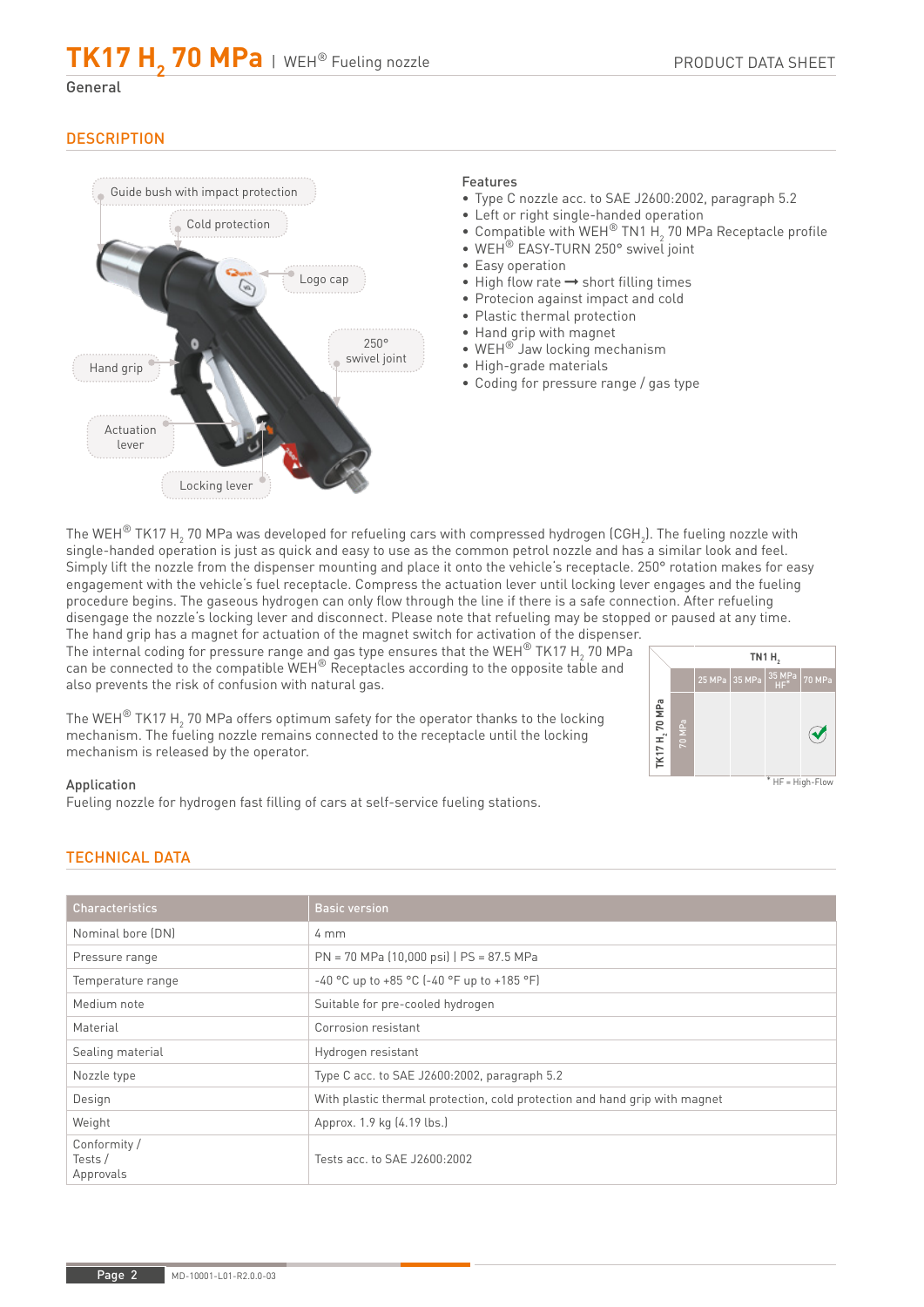$\textsf{T}$ K17  $\textsf{H}_{\textsf{2}}$  70 MPa | WEH® Fueling nozzle

Ordering / Accessories

# ORDERING | WEH® TK17 H<sub>2</sub> 70 MPa Fueling nozzle



| Part no.  | <b>Description</b> | Pressure<br>(PN)         | B <sub>1</sub><br>(male thread) |     |     |    | D <sub>2</sub> | A/F(1) |
|-----------|--------------------|--------------------------|---------------------------------|-----|-----|----|----------------|--------|
| C1-162708 | TK17 H, 70 MPa     | 70 MPa /<br>$10,000$ psi | UNF 9/16"-18*                   | 337 | 175 | 40 | 46             | (4     |

\* 60° inner cone

Fueling assemblies consisting of fueling nozzle, hose set and breakaway coupling are available on request.

# **ACCESSORIES**

The following accessories are available for the WEH $^\circ$  TK17 H $_2$  70 MPa Fueling nozzle:

#### Hose set

Hose set for connecting fueling nozzle and TSA1 H<sub>2</sub> 70 MPa breakaway coupling, complete with filling hose (for pre-cooled hydrogen) and braided protection hose as cover.

Design filling hose: max. operating pressure PS: 87.5 MPa / nominal bore (DN): 4.5 mm / temperature range: -40 °C up to +65 °C (-40 °F up to +149 °F)

| B <sub>2</sub> |                          | B1                 |
|----------------|--------------------------|--------------------|
| Part no.       | B1/B2<br>(female thread) | <b>Hose length</b> |
| E68-163061     | UNF 9/16"-18*            | 3 <sub>m</sub>     |
| E68-163062     | UNF 9/16"-18*            | 4 <sub>m</sub>     |
| E68-163063     | UNF 9/16"-18*            | 5 <sub>m</sub>     |

\* DKJ 58°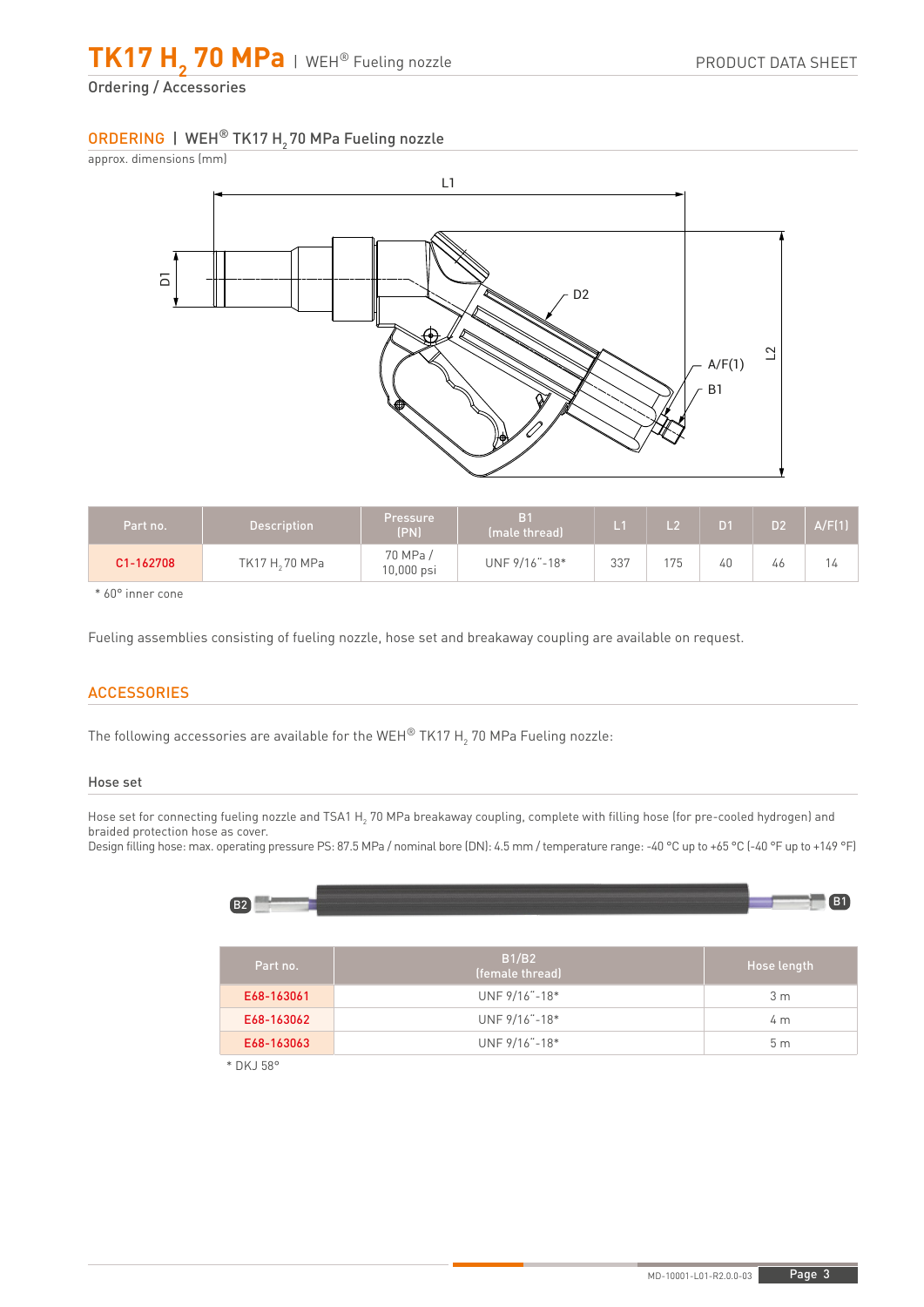# $TK17 H_{2}$  70 MPa | WEH® Fueling nozzle

Accessories

#### Dispenser mounting

Mounting for safe attachment of the fueling nozzle to the dispenser. Optionally a magnetic field sensor can be installed.

approx. dimensions (mm)



Mounting possibility for optionally available magnetic field sensor

| Part no.   | <b>Description</b>                                                                                      |
|------------|---------------------------------------------------------------------------------------------------------|
| C1-143641  | Dispenser mounting (switch actuated) with weather protection and<br>special cover for impact protection |
| E68-123980 | Magnetic field sensor with 2 m cable, explosion-proof acc. to ATEX                                      |

# TNS1  $\mathsf{H}_{\scriptscriptstyle{2}}$  Service receptacle

To prevent damage in the fueling nozzle while purging or leak testing during maintenance in the course of which pressure is applied, we recommend the use of a service receptacle. The receptacle also protects the fueling nozzle from dirt ingress whilst not in use.

|  | Part no.' | <b>Description</b>                                          |
|--|-----------|-------------------------------------------------------------|
|  | C1-148079 | TNS1 H <sub>2</sub> Service receptacle incl. protection cap |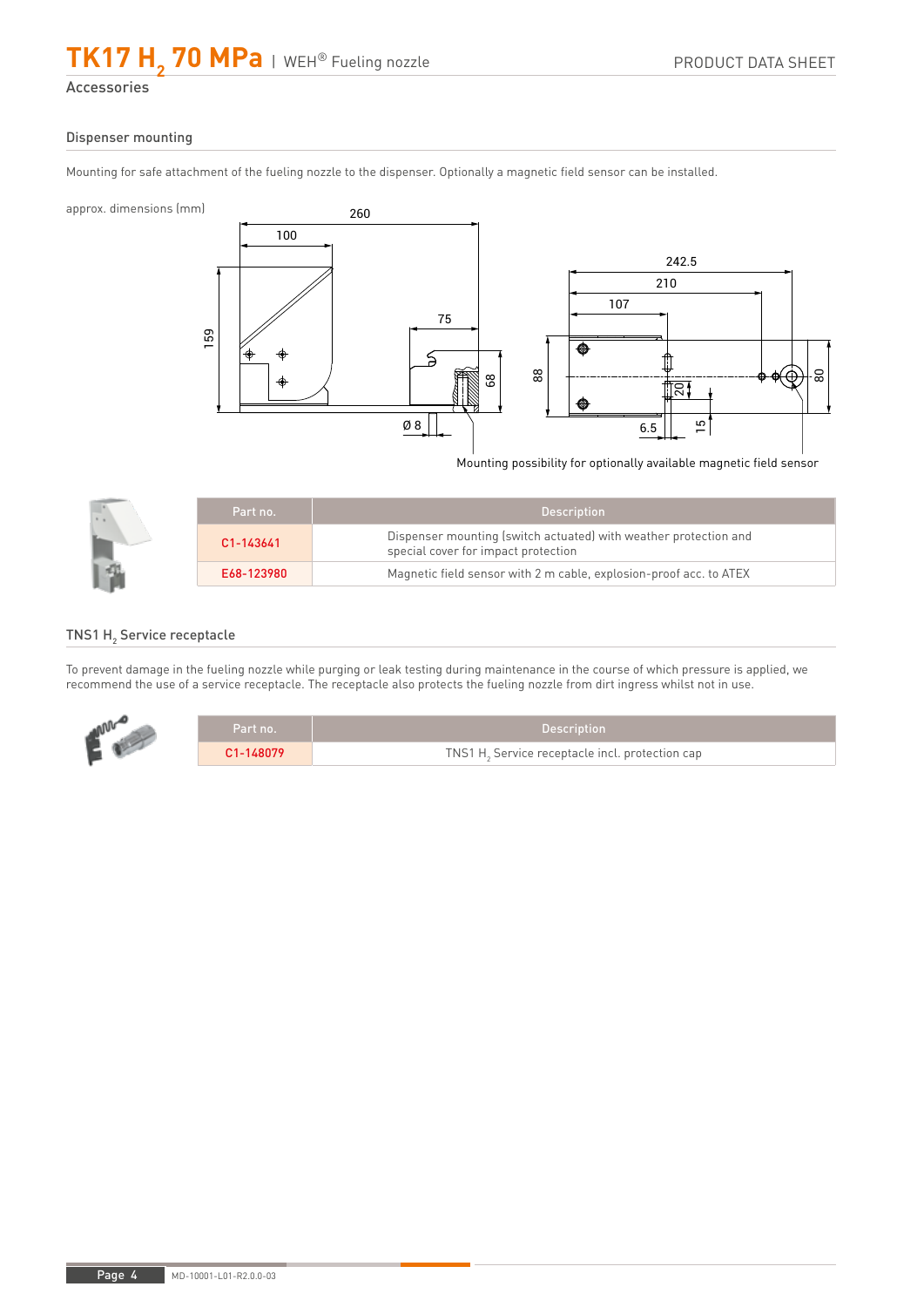# $\textsf{T}$ K17  $\textsf{H}_{\textsf{2}}$  70 MPa | WEH® Fueling nozzle

Spare parts

# SPARE PARTS

Various parts are available as spares for the WEH $^\circ$  TK17 H $_2$  70 MPa Fueling nozzle.

# Impact protection Logo cap incl. label plate  $\widehat{\mathscr{C}}$ Plastic thermal protection Locking lever

| Part No.   | <b>Description</b>                                 |
|------------|----------------------------------------------------|
| E80-80187  | Impact protection                                  |
| E80-84030  | Locking lever                                      |
| E69-161748 | Logo cap<br>ĸ                                      |
| E80-59738  | Label plate<br>B                                   |
| E80-162272 | Plastic thermal protection (cold protection)<br>-4 |
| E99-44923  | Maintenance spray                                  |

When ordering please specify the part no. engraved on the fueling nozzle.